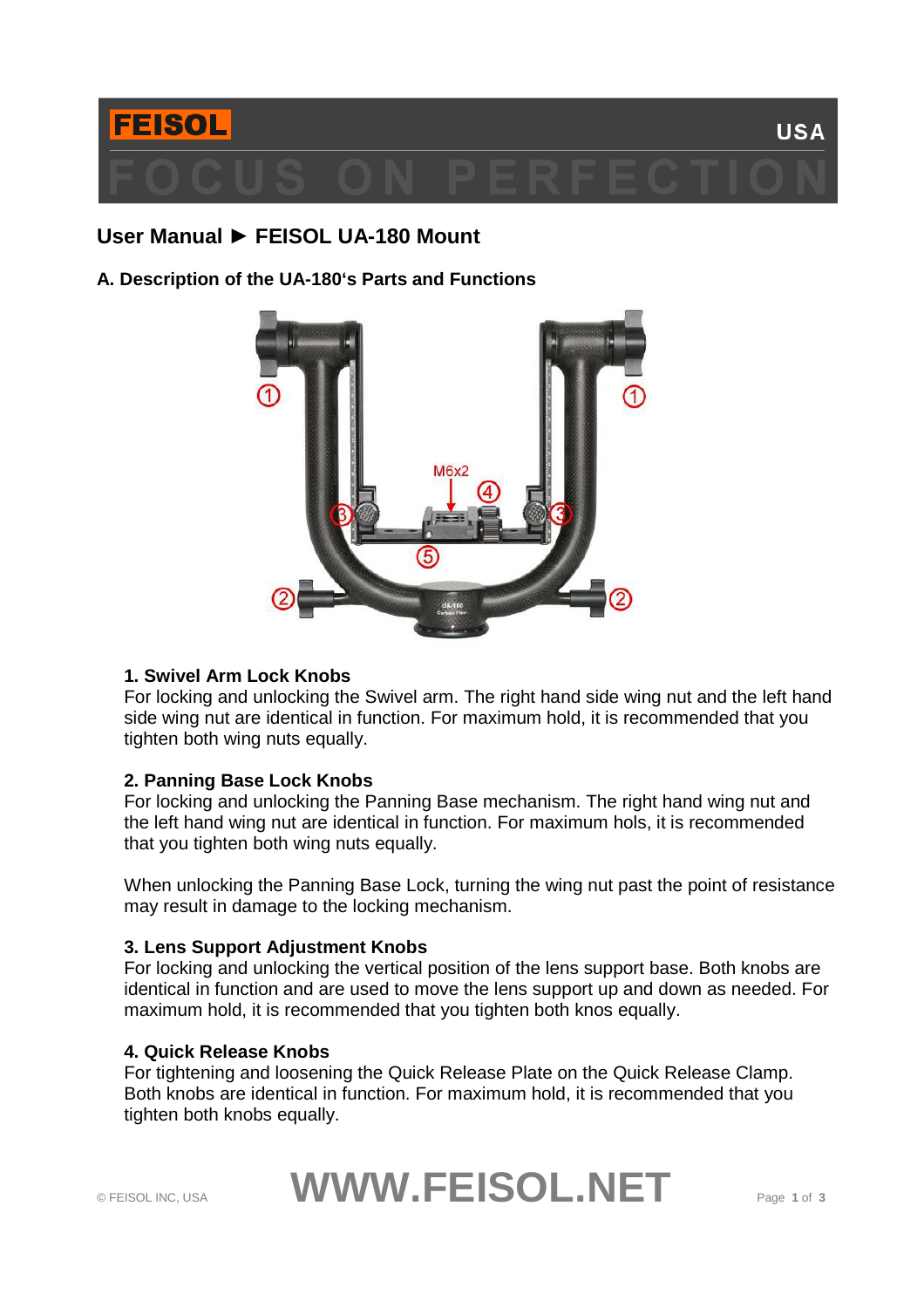

#### **5. Safety Lock**

 To safeguard the Quick Release Plate and camera/lens from falling accidentally. Push the pin to insert and remove the Quick Release Plate to/from the Quick Release Clamp.

#### **B. Installation of 300mm or 400mm Quick Release Plates**

The 300mm and 400mm Quick Release Plates are ideal companions to the UA-180 Mount. They offer an additional support-link between the camera/lens and the lens support system of the UA-180. Tighten the locking screws as shown in the picture (below). Do not tighten one screw after another, but take turns tightening all screws partly, little by little, applying equal force.



# © FEISOL INC, USA **WWW.FEISOL.NET** Page **2** of **<sup>3</sup>**